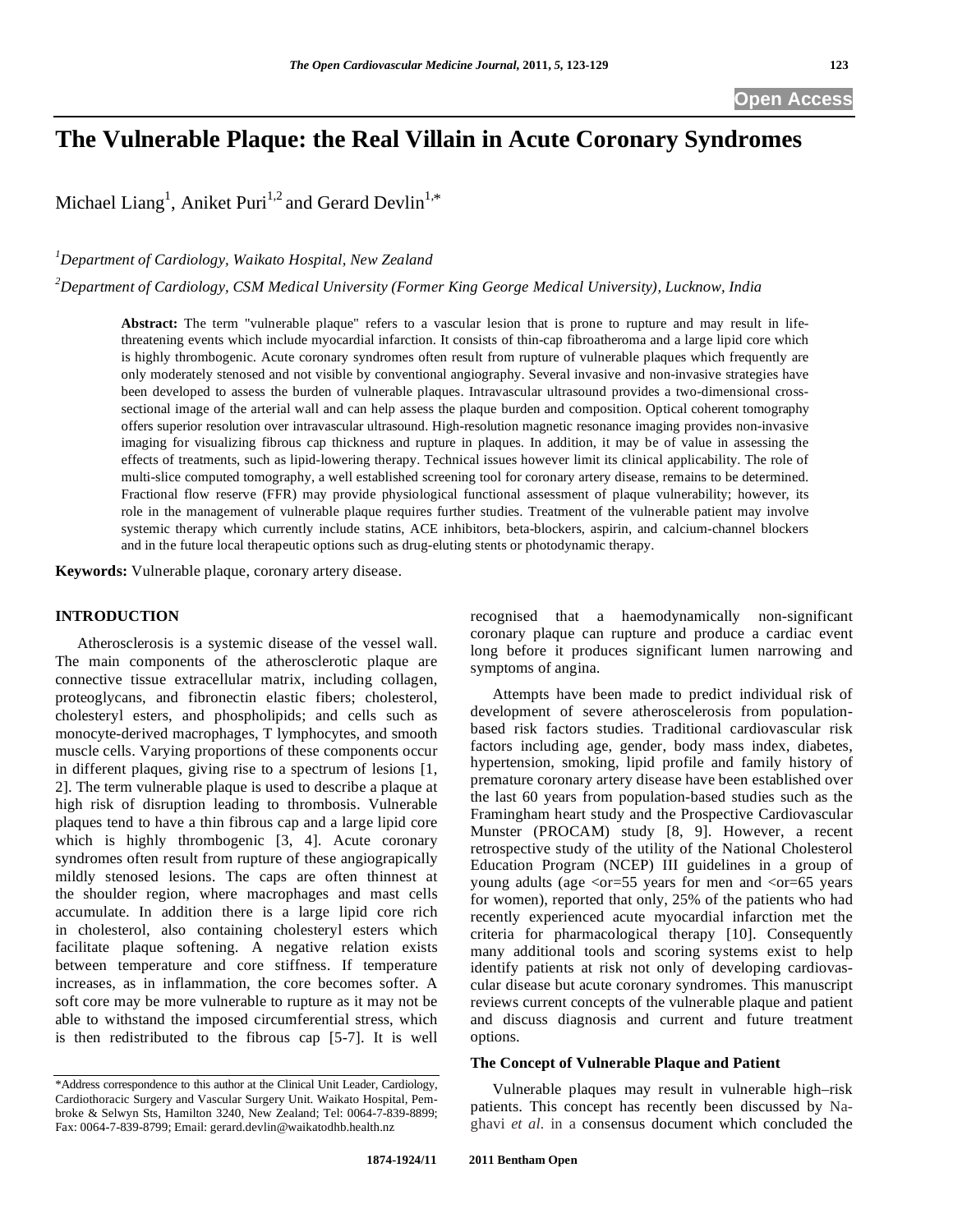following [11-13]. Firstly rupture-prone plaques are not the only vulnerable plaques. All types of atherosclerotic plaques with a high likelihood of thrombotic complications and rapid progression should be considered as vulnerable plaques. Secondly vulnerable plaques are not the only causal factors for the development of acute coronary syndromes. Vulnerable blood (prone to thrombosis) and vulnerable myocardium (prone to fatal arrhythmia) play equally important roles. The investigators propose criteria for defining vulnerable plaque, based on the examination of culprit plaques, and markers of vulnerability. Major criteria suggested are active inflammation, presence of thin cap with large lipid core, endothelial denudation with superficial platelet aggregation, fissured plaque or presence of high grade coronary stenosis. Minor criteria are superficial calcified nodule, presence of plaque hemorrhage, endothelial dysfunction, or positive remodeling of the artery. Markers of vulnerability at the plaque level include morphology such as cap thickness, the size of lipid core size, the colour of the plaque, collagen content, lipid content, stiffness, calcification and flow pattern throughout the coronary artery. The presence of features which suggest the presence of a vulnerable plaque identifies an individual at higher risk of an acute coronary syndrome presentation - hence the term 'vulnerable patient'.

#### **The Vulnerable Patient and Identification by Serum Markers**

 The term "vulnerable patient" may be more appropriate to clinicians. This concept of a vulnerable patient, combined with the wide acceptance of atherosclerosis as a chronic inflammatory disease, has resulted in a series of new approaches to risk stratification in cardiovascular disease detection of serum inflammatory markers, blood thrombogenicity and matrix degrading capacity that correlate with coronary artery disease [14]. The high-sensitive C-reactive protein (hsCRP) is one of the most established serum markers and is currently available in routine clinical practice. CRP is an acute phase protein with a stable baseline concentration which increases during systemic inflammation. Over 40 clinical studies had investigated the potential association of inflammation with cardiovascular disease and the perhaps more importantly the ability of hsCRP levels to predict future cardiovascular events [15, 16]. The use and interpretation of hsCRP is however limited by the fact that it is an acute phase protein which is elevated in diseases or injuries causing inflammation and tissue damage which unfortunately translates into a high false positive rate in the ability of hsCRP to predict future cardiovascular events. A metaanalysis of 22 population-based prospective studies however reported an odds ratio of 1.6 with CRP in predicting a cardiovascular event after correction for several established cardiovascular risk factors [17]. In addition, the JUPITER investigators have reported that rosuvastatin is equally as effective in men and women in reducing major adverse cardiac events in a population without hyperlipidemia but considered at increased cardiovascular risk due to an elevated hs-CRP [18]. The largest and most comprehensive metaanalysis to date looking at CRP levels and cardiovascular risk, included patients from JUPITER and examined the individual records of 160 309 people from 54 long-term prospective studies with 48% of the subjects female. The researchers concluded that whilst CRP is unlikely to be a causal factor for cardiovascular disease it may help identify patients at increased risk who can benefit from early intervention [19].

 Other inflammatory markers such as interleukin (IL)-6, IL-8, IL-3, Macrophage colony-stimulating factor (M-CSF) and soluble CD40 ligand have reported similar odds ratios to hsCRP in the ability to improve diagnosis over conventional risk factors. Again, these inflammatory markers have low positive predictive value due to their low specificity. In addition to the inflammatory markers, many novel serum markers such as fibrinogen, myeloid-related protein 8/14, adiponectin, brain natriuretic peptide and matrix metalloproteinase-9 (MMP-9) have been investigated and appear to add little to the Framingham risk score [14, 20].

#### **DIAGNOSIS OF VULNERABLE PLAQUE**

 Despite significant advances in imaging this remains problematic. Most current techniques identify luminal diameter or stenosis, wall thickness, and plaque volume but remain unable to identify high-risk plaques. High-resolution, multicontrast magnetic resonance imaging (MRI) appears to currently hold the most promise, particularly of noninvasive imaging of high-risk vulnerable or rupture prone plaques. The diagnostic modalities currently available to the cardiologist and their usefulness and limitations are listed in Table **1**. These can essentially be divided into non-invasive and invasive techniques.

#### **NON-INVASIVE MODALITIES**

 The enthusiasm for use of non-invasive modalities to help identify vulnerable plaque was inspired by the first SHAPE (Screening for Heart Attack Prevention and Education) guideline. The investigators observed that most heart attacks and strokes occur in people who are not classified at high risk by traditional cardiovascular risk factors and therefore, proposed non-invasive screening for asymptomatic men (45-75years old) and women (55-75 years old) [21]. The currently available non-invasive modality used to attempt to diagnose the patient with vulnerable plaque are electronbeam computed tomography (EBCT), multislice CT (MSCT), CT coronary angiography (CTA), magnetic resonant imagine (MRI) and nuclear techniques such as nuclear scintigraphy, positron-emission tomography (PET) and PET-CT.

 The traditional EBCT is a technique for imaging coronary artery calcium which utilizes a faster rate of image acquisition than conventional computed tomography. However, it has no proven correlation with plaque vulnerability as vulnerable plaque often lacks calcium. MSCT and CTA, on the other hand, shows good correlation with coronary angiography in assessing stenosis severity, with a sensitivity between 93-95%, specificity of 85-90% [20, 22]. In addition, MSCT are able to distinguish fibrous-rich from lipid-rich plaques and providing more information on plaque morphology [23]. In terms of radiation exposure, MSCT is regarded as a moderate to high. A recent publication by Smith-Bindman *et al*., suggests the risk of this should not be underestimated particularly in women. In this retrospective cross –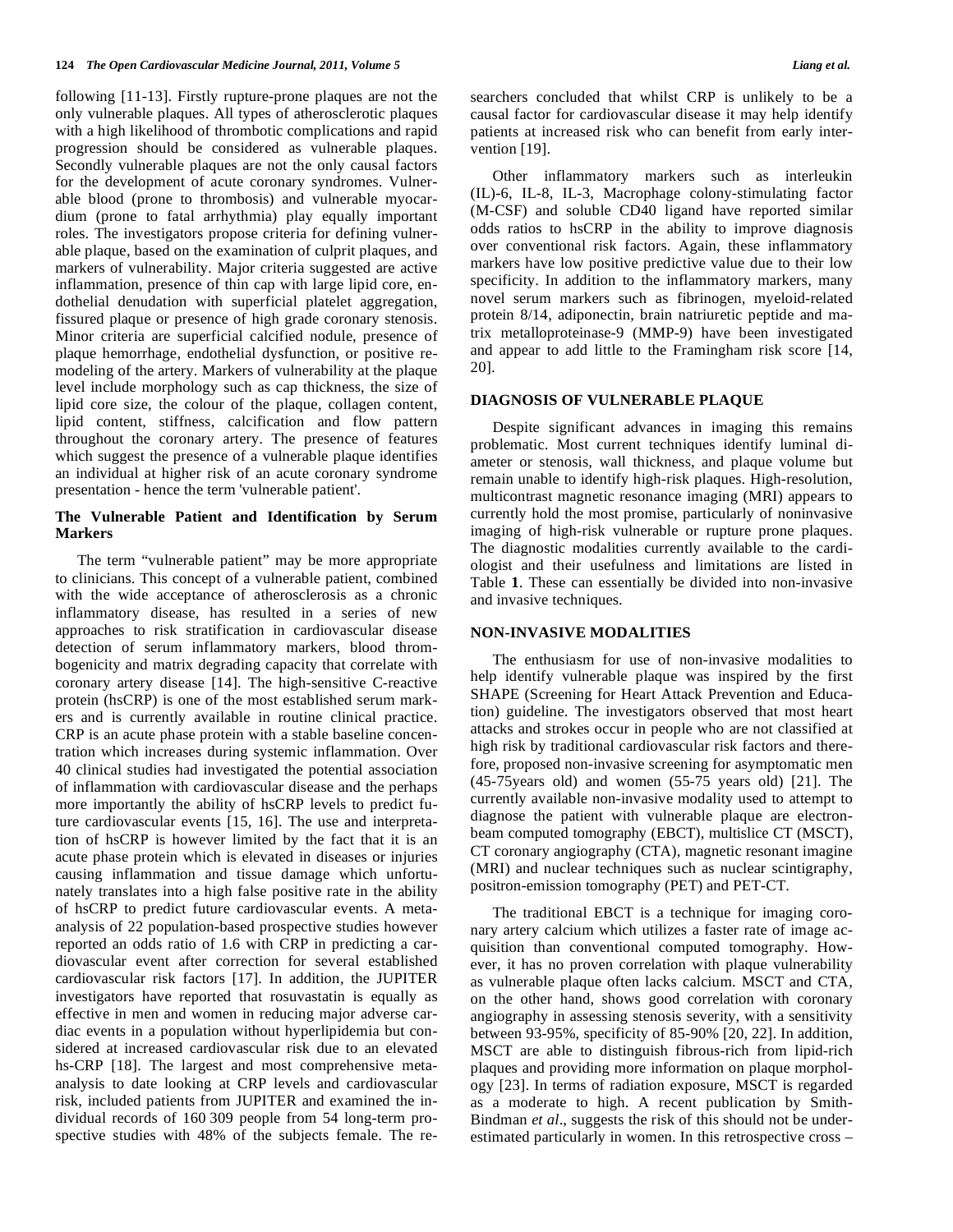|                                                              | <b>Summary Feature Detected</b>                                                | Lumen<br><b>Stenosis</b> | <b>Vessel</b><br>Wall | Lipid<br><b>Content</b>  | <b>Fibrous</b><br><b>Tissue</b> | Calcium                  | <b>Thrombus</b>          | Inflam'n                 | <b>Predict</b><br><b>Events</b> |  |  |
|--------------------------------------------------------------|--------------------------------------------------------------------------------|--------------------------|-----------------------|--------------------------|---------------------------------|--------------------------|--------------------------|--------------------------|---------------------------------|--|--|
| <b>Invasive Modalities</b>                                   |                                                                                |                          |                       |                          |                                 |                          |                          |                          |                                 |  |  |
| Angiography                                                  | Degree of stenosis                                                             | $^{+}$                   | $\overline{a}$        | $\overline{\phantom{a}}$ | ۰                               | $+/-$                    | $+/-$                    | ٠                        | $+/-$                           |  |  |
| IVUS (Elastography,<br>palpography and<br>virtual histology) | Plaque volume, vessel dimensions,<br>(plaque deformability and<br>composition) | $^{+}$                   | $+$                   | $+/-$                    | $^{+}$                          | $+$                      | $+/-$                    |                          | $+/-$                           |  |  |
| Angioscopy                                                   | Plaque Color                                                                   | ٠                        | $\overline{a}$        | $+$                      | $^{+}$                          | $\overline{a}$           | $^{+}$                   | ٠                        | $+/-$                           |  |  |
| OCT                                                          | Plaque architecture and cap thickness $  +$                                    |                          | $\qquad \qquad +$     | $+$                      | $^{+}$                          | $\! +$                   | $^{+}$                   | ٠                        | $\overline{\cdot}$              |  |  |
| Thermography                                                 | PlaqueTemperature                                                              | $\overline{a}$           |                       | $\overline{\mathcal{L}}$ | $\overline{\cdot}$              | $\overline{?}$           | $\overline{?}$           | $+$                      | $+/-$                           |  |  |
| Raman/NIR                                                    | Plaque chemical constituents                                                   | ۰                        | L,                    | $+$                      | $^{+}$                          | $^{+}$                   |                          | ٠                        | $\overline{\mathcal{L}}$        |  |  |
| <b>Non-Invasive Modalidies</b>                               |                                                                                |                          |                       |                          |                                 |                          |                          |                          |                                 |  |  |
| Nuclear Scintigraphy                                         | Plaque constituents                                                            | ٠                        |                       | $+$                      | $\overline{a}$                  | $\overline{\phantom{a}}$ | $+$                      | ٠                        | $\overline{\mathcal{L}}$        |  |  |
| <b>EBCT</b>                                                  | Predominantly calcium                                                          | $^{+}$                   |                       | ٠                        | $\overline{a}$                  | $+$                      |                          | ٠                        | $+/-$                           |  |  |
| <b>MSCT</b>                                                  | Vessel characteristics                                                         | $^{+}$                   | $\qquad \qquad +$     | $^{+}$                   | $^{+}$                          | $+$                      | $\overline{\phantom{a}}$ | $\overline{\phantom{a}}$ | $\overline{\cdot}$              |  |  |
| <b>MRI</b>                                                   | Plaque volume                                                                  | $+$                      | $+$                   | $+$                      | $^{+}$                          | $+$                      |                          | $\overline{a}$           | $\overline{\cdot}$              |  |  |

#### **Table 1. Information Provided by Various Imaging Modalities to Identify the Vulnerable Plaque**

sectional study the investigators estimated life-time attributable cancer risk associated with imaging and concluded one in 270 women who underwent a CT coronary angiogram at age 40 will eventually develop cancer as compared to one in 600 men [24]. With improved technology and particulary increased acquisition speeds the clinical usefulness of MSCT in identifying vulnerable plaque warrants further investigation.

 High-resolution magnetic resonance imagine (MRI) has emerged as a potential noninvasive *in vivo* imaging modality for atherosclerotic plaque characterization. MRI differentiates plaque components on the basis of biophysical and biochemical parameters which include chemical composition and concentration, water content, physical state, molecular motion, or diffusion. In addition, MRI also provides details of surrounding tissue in one session. One main advantage of MRI over MSCT is the ability to perform imaging without ionizing radiation. In addition it can be repeated sequentially over time. High-resolution MRI is an excellent tool for visualizing fibrous cap thickness and rupture in coronary plaques [25, 26]. At present, MRI provides not only a method of noninvasively visualizing plaque and discriminating its components but also a way of accurately assessing the effects of treatments, such as lipid-lowering therapy, and timing the activity of clots to determine when they become inactive. These techniques, whilst promising remain experimental.

 Nuclear imaging which includes PET and PET-CT have a higher detection sensitivity than MRI, however, remain compromised by relatively lower resolution which impairs imaging of small vessels such as coronary arteries. Many radiotracers have been developed on the basis of molecules

and cells involved in atherogenesis. Of note, 18F-Fluoro-2- DeoxyGlucose (18F-FDG) which normally accumulates more quickly in tumour cells has also been observed to exhibit early uptake in plaque macrophages, and as such may have a role in non-invasive detection of highly inflamed vulnerable plaque [27, 28]. To date, however, no single radiotracer appears ideally suited to image atherosclerosis and provide the prognostic and clinical indicators necessary for medical and surgical interventions.

#### **INVASIVE IMAGING MODALITIES**

 Invasive imaging modalities include coronary angiography, intravascular ultrasound (IVUS), and optical coherent tomography (OCT). Other modalities such as thermography, angioscopy, Raman spectrography and near-infrared spectrography are currently investigational tools and are not discussed in this manuscript.

#### **Coronary Angiography**

 It is well established that, although an individual severe coronary stenosis may become acutely occluded, this is a more frequent occurrence in less obstructive plaques [29]. Indeed, in approximately 70% of patients presenting with myocardial infarction, the lesions leading to occlusion have been reported as <50% stenotic [1, 29]. In the early phases of atherosclerosis the luminal size is not affected by plaque growth due to expansion of the external elastic membrane, so-called "positive remodeling". As the plaque grows and approaches the lumen, negative remodeling occurs. Positive remodeling is also seen in an acute myocardial infarction at the site of plaque rupture, whereas negative remodeling and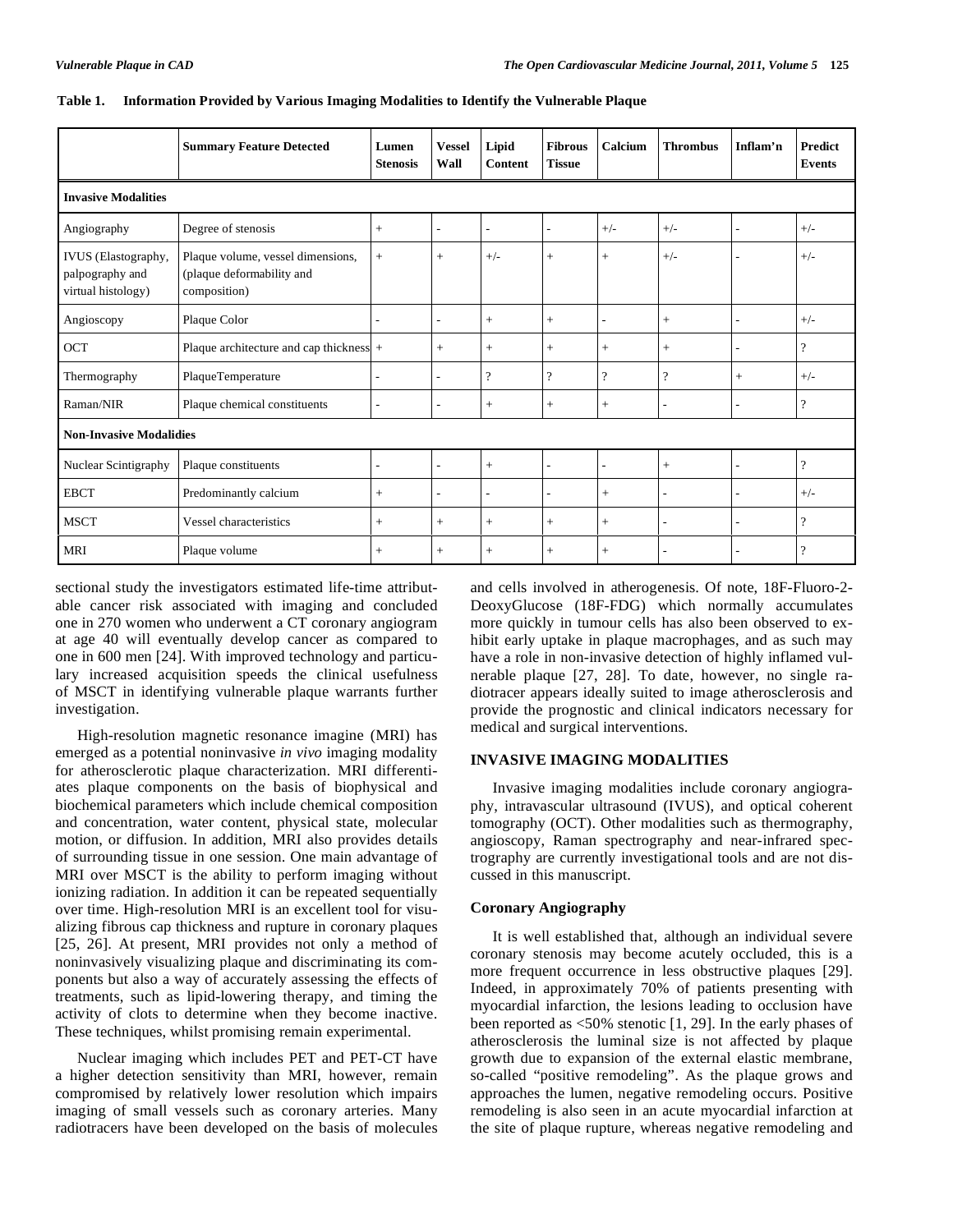smaller plaque areas may be associated with stable angina [30]. This phenomenon of remodeling makes angiography a poor technique with which to assess the true atherosclerotic disease burden as the shadows of the lumen seen on angiography provide only indirect and incomplete information concerning the extent of the atherosclerosis process in the arterial wall.

#### **Intravascular Ultrasound**

 Intravascular ultrasound (IVUS) provides a twodimensional cross-sectional image of the arterial wall and can accurately assess the plaque burden [31]. On the basis of echogenicity, plaques can be differentiated into three categories as follows: (i) highly echoreflective area corresponding to calcified tissue; (ii) hyperechoic areas representing fibrosis or (iii) hypoechoic regions corresponding to thrombus or lipid-rich tissue [32]. Histopathologic studies mostly report low sensitivity and specificity for IVUS in detecting lipidrich lesions, and axial resolution remains too low for measuring cap thickness. Efforts have focused on novel methods to analyze the integrated backscatter of the signal to improve plaque characterization. A commercially available system has been developed using this analysis that assigns plaque to the categories of fibrotic, fibrofatty, calcific, and necrotic core and has been termed "virtual histology" [33]. Another addition to conventional IVUS examination is the use of elastography. This concept is based on the principle that tissue components can differ in hardness as a result of their different histopathologic composition and are expected to be compressed differently if a defined pressure is applied. The technique can discriminate between soft and hard material and can assess the mechanical properties of the vessel wall. Hard calcifications will be compressed less than soft lipids [34]. The strain images are constructed using the relative local displacements and hard and soft regions can be identified using this technique. With intravascular imaging a derivative of elastography called palpography is used. Elastography has the potential to identify plaque vulnerability as the detected areas of increased radial strain represent regions of high circumferential stress, a feature of plaque vulnerability [34]. However, a major problem in advancing intravascular elastography to cardiac *in vivo* applications is the acquisition of data in a pulsating artery located in a contracting heart.

#### **Optical Coherence Tomography**

 Optical coherence tomography (OCT) is analogous to IVUS, but measures the intensity of reflected infrared light rather than acoustic waves [33, 35]. Studies have shown OCT is capable of differentiating lipid tissue and furthermore, the thickness of the fibrous cap overlying an atheroma can be well demarcated [33, 35]. However despite widespread use in areas such as ophthalmology there are still many limitations of OCT for *in vivo* intravascular imaging including the reduction of image quality through blood or large volumes of tissue, the relative slow data acquisition rate, and the multiple scattering. The information acquired by OCT and IVUS are complimentary as OCT can produce high resolution images to help assesss fibrous cap thickness and macrophage infiltrations of intact coronary atherosclerotic plaques while IVUS provides details of penetration and tissue characterization of the lesions.

#### **PHYSIOLOGICAL ASSESSMENT**

 Fractional flow reserve (FFR) is increasingly used to identify physiological important lesions which angiographically appear non-flow limiting. It is defined as a ratio of the pressure distal to a stenosis in relation to the pressure proximal to the stenosis under maximum hyperaemia, normally induced by either intra-coronary or peripheral adenosine infusion. A FFR of 0.75 means that a given stenosis causes a 25% drop in blood flow pressure which is considered as a significant stenosis. The DEFER investigators reported deferral of percutaneous coronary intervention in intermediate lesions with an FFR of  $> 0.75$  is safe with a low risk of acute coronary syndrome presentations; <1% after 5 years of follow-up [36, 37]. The Fractional Flow Reserve Versus Angiography for Multivessel Evaluation (FAME) trial further demonstrated that the use of FFR in patients with multiple vessel coronary who are undergoing percutaneous coronary intervention with drug-eluting stents significantly reduces the mortality, nonfatal myocardial infarction and revascularization at 1 year compared with angiographically-guided group [38]. In addition, Versteeg *et al.* demonstrated that the monocyte toll-like receptors 2 and 4, which are related to plaque vulnerability, were significantly higher in patients with FFR  $< 0.75$  than in patients with an FFR of  $> 0.80$ . This suggests that plaque vulnerability may be preceded by ischaemia [39]. To date, there is no clinical trial to date using FFR to detect vulnerable plaque per se, therefore, the role of FFR in the detection of vulnerable plaques and management of vulnerable patients requires further evaluation.

#### **MANAGEMENT**

 Innovations in both medical therapy and novel interventional techniques have significantly decreased the morbidity and mortality associated with coronary atherosclerosis. However, detection of vulnerable patients remains elusive; as for many individuals, sudden coronary death is the first presentation with cardiac disease. For primary prevention, the emphasis is on plasma markers and noninvasive testing to identify patients at risk. For secondary prevention, interest has focused on vulnerable patients with vulnerable plaques they may possess that may be identified and treated at the time of cardiac catheterization. It is plausible that many agents already proven to prevent coronary events by reducing plaque vulnerability.

#### **Systemic Therapy for Vulnerable Plaque**

 The pharmacological therapies of proven benefit in the management of vulnerable plaque –related coronary events are statins, ACE inhibitors, beta-blockers, aspirin, and calcium-channel blockers [40]. There is no doubt that intense lowering of LDL, which may be achieved by statin therapy, can prevent clinical events initiated by vulnerable plaques. The ASTEROID study reported that a marked reduction in LDL was associated with an 11.1% decrease in coronary plaque volume as measured by IVUS. It is plausible that intense LDL lowering was responsible for this beneficial decrease in plaque volume and stabilization of plaques [41].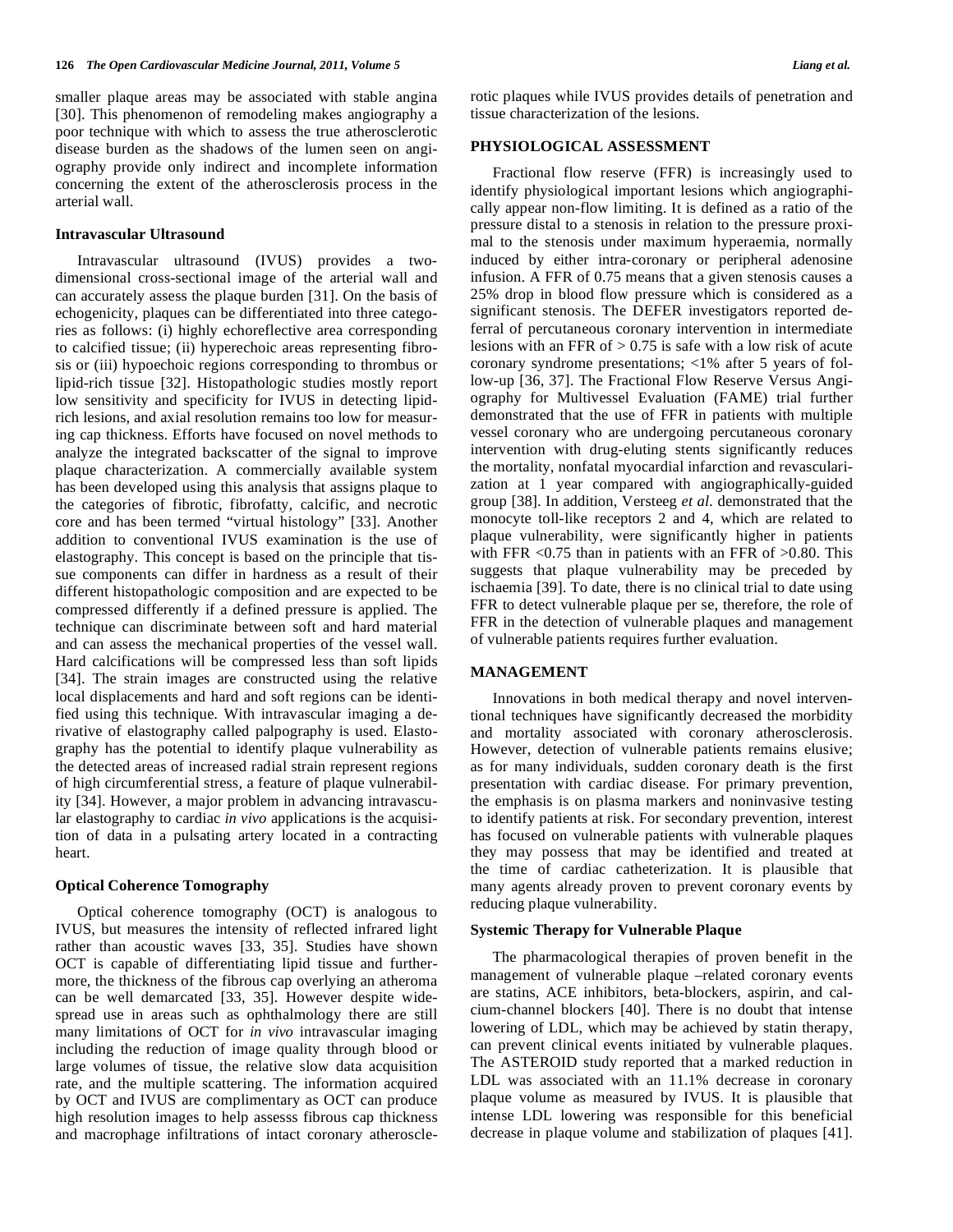Angiotensin-converting enzyme (ACE) inhibitors may improve plaque stability by inhibiting the endothelial dysfunction and oxygen-free radical production caused by angiotensin. In addition, they may also decrease macrophage activity and inhibit smooth muscle cell lipoxygenase activity. it is possible that the benefit of ACE inhibitors is in part due to up-regulation of type III collagen synthesis, or an antiatherogenic effect as suggested by the HOPE study subgroup. These investigators demonstrated a significant reduction in the rate of carotid intimal medial thickening with ramipril [42, 43]. Calcium antagonists may also stabilise plaques by interfering with lipid oxidation and reducing foam cell formation which accompanies a significant increase in transmembrane calcium transport seen in acute coronary syndromes implying an anti-atherogenic role [42]. Antithrombotic agents are of established benefit in the management of acute coronary syndromes, in addition, the European Society for Vascular Surgery guidelines recommended the use of antithrombotic agents for both symptomatic and asymptomatic carotid stenosis patients in whom vulnerable plaques have a role in the disease process [44-46]. These act mainly by reducing intravascular haemostasis, but may also have a direct passivating effect on the vascular wall. Aspirin has antiplatelet and anti-inflammatory properties and has demonstrated benefits both as a stand-alone treatment in acute coronary syndrome, or in combination with heparin and clopidogrel. In addition, as platelets promote the accumulation of inflammatory cells, the antiplatelet aggregation activity of Gp IIb/IIIa inhibitors can reduce plaque macrophage burden [42].

 Many other agents may have a role in the management of vulnerable plaques but require further clinical validation include antioxidants, folic acid, antibiotics, angiotensinreceptor blockers, omega-3 fatty acids, cyclooxygenase-2 inhibitors, influenza vaccine, metalloproteinase inhibitors, peroxisome proliferator–activated receptor antagonists, Lipoprotein-associated phospholipase A2, darapladib, AGI1067 and cholesterol ester transfer protein inhibitors [40, 42, 47].

#### **LOCAL THERAPY FOR VULNERABLE PLAQUE**

 Although systemic therapy is the likely preferred option for most individuals, the currently available treatment options do not provide adequate protection, particularly for the very-high-risk patient. The opportunity exists in these individuals to consider delivery of local preventive therapy in addition to systemic therapy at the time of revascularization procedures.

 Local delivery of therapy to the vulnerable plaque may be considered particulary if regions at increased risk of a clinical cardiac event can be identified. Promising local treatment options under investigation include stents with or without drugs and photodynamic therapy.

 Most lesions responsible for acute coronary syndromes occur in the proximal part of the major coronary arteries as these are regions of shear stress with increased numbers of thin-cap fibroatheromas. Stenting, a logical option for issues relating to increased mechanical stress is an effective treatment of established coronary disease. Furthermore improvements in stent technology continue and are likely to reduce the risks associated with stenting and thereby shift the risk-to benefit ratio in favour of stenting less severe lesions. Drug-eluting stents have been evaluated in an atherosclerotic rabbit model as a possible treatment for vulnerable plaques. Placement of a stent over lesions in the aorta reduced lipid core size and induced formation of an additional fibrous cap over the lipid pool. Although these experimental results are encouraging, the benefits of stenting angiographically mild to moderate lesions on the rationale they contain vulnerable plaques must be confirmed in randomized trials. Bioabsorbable stents, which may reduce or eliminate the long-term risk of stent thrombosis, may be preferable for prophylactic stenting of nonstenotic vulnerable plaques. The challenges of identification of the vulnerable plaque therefore remains pivotal to the development of local therapeutic solution.

 Photodynamic therapy has been proposed as a method to stabilize a specific plaque or a region of an artery by selective ablation of macrophages or other targeted cells. The photosensitizing agent motexafin lutetium has been tested in atherosclerotic rabbits. After photoactivation *via* an intraaortic catheter, a marked reduction in the number of macrophages and a small decrease in atheroma burden without damage to normal tissue was observed. Photodynamic therapy has also been demonstrated to reduce neointimal growth without suppressing re-endothelialization of a stent in a porcine model [48, 49]. The same agent has been administered to patients undergoing coronary stenting in a safety study and was found to be well tolerated. These early results suggest that photodynamic therapy may eventually have a role in the local or regional treatment of vulnerable plaques.

### **CONCLUSION**

 Understanding the concept of vulnerable plaques and vulnerable patients is helpful in the management and prevention of cardiovascular events. Despite recent advances in non-invasive and invasive imaging, identification remains a diagnostic challenge. A possible future approach in cardiovascular risk prediction and prevention may include traditional risk factor assessment, biochemical markers and affordable non-invasive imaging. Patients identified at high risk of plaque rupture-related events may be offered further assessment and treatment with high-resolution imaging and local therapies such as stenting or photodynamic therapy. The early detection of vulnerable patients will hopefully lead to early clinical treatment or interventions to prevent a life-threatening cardiovascular event.

#### **CONFLICT OF INTERESTS**

Nil

#### **ABBREVIATIONS**

| ACE         | $=$ | Angiotensin Converting Enzynme               |  |  |  |
|-------------|-----|----------------------------------------------|--|--|--|
| <b>CTA</b>  | $=$ | Computed Tomographic coronary<br>Angiography |  |  |  |
| <b>EBCT</b> |     | Electron-Beam Computed Tomography            |  |  |  |
| <b>FFR</b>  |     | <b>Fractional Flow Reserve</b>               |  |  |  |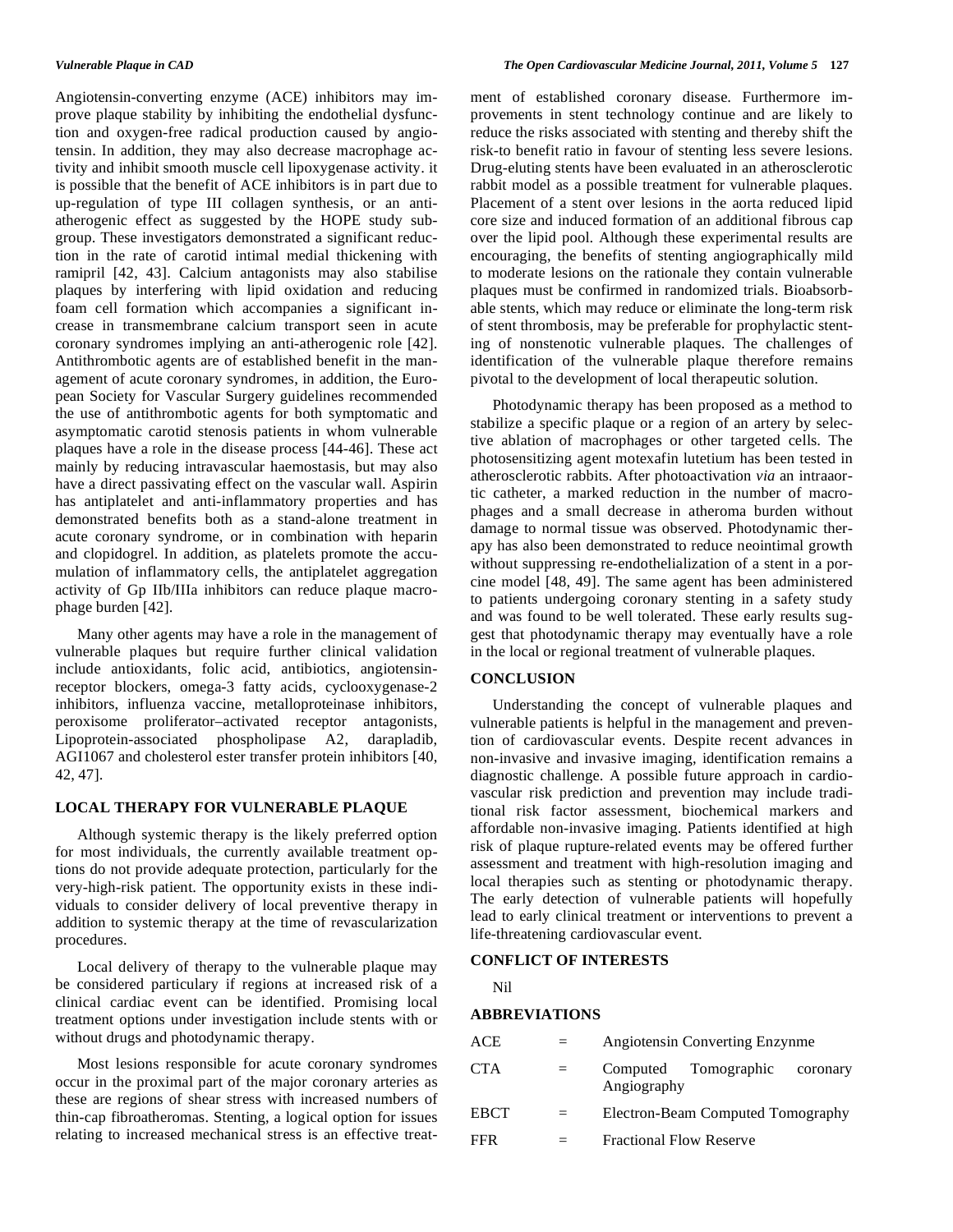| hsCRP       | $=$ | high-sensitive C-Reactive Protein    |  |
|-------------|-----|--------------------------------------|--|
| $\Pi$ .     | $=$ | InterLeukin                          |  |
| <b>IVUS</b> | $=$ | IntraVascular UltrouSound            |  |
| M-CSF       | $=$ | Macrophage Colony-Stimulating Factor |  |
| <b>MMP</b>  | $=$ | Matrix MetalloProteinase             |  |
| <b>MRI</b>  | $=$ | Magnetic Resonance Imaging           |  |
| <b>MSCT</b> | $=$ | Multi-Slice Computed Tomography      |  |
| OCT         | $=$ | <b>Optical Coherent Tomography</b>   |  |
| <b>PET</b>  | $=$ | Positron-Emission Tomography         |  |
| PET-CT      |     | Positron-Emission Tomography Com-    |  |

#### **REFERENCE**

[1] Fuster V, Fayad ZA, Badimon JJ. Acute coronary syndromes: biology. Lancet 1999; 353(Suppl 2): SII5-9.

puted Tomography

- [2] Libby P. Molecular bases of the acute coronary syndromes. Circulation 1995; 91: 2844-50.
- [3] Falk E, Shah PK, Fuster V. Coronary plaque disruption. Circulation 1995; 92: 657-71.
- [4] Fuster V, Lewis A. Conner Memorial Lecture. Mechanisms leading to myocardial infarction: insights from studies of vascular biology. Circulation 1994; 90: 2126-46.
- [5] Loree HM, Tobias BJ, Gibson LJ, Kamm RD, Small DM, Lee RT. Mechanical properties of model atherosclerotic lesion lipid pools. Arterioscler Thromb 1994; 14: 230-4.
- [6] Small DM. George Lyman Duff memorial lecture. Progression and regression of atherosclerotic lesions. Insights from lipid physical biochemistry. Arteriosclerosis 1988; 8: 103-29.
- [7] Lundberg B. Chemical composition and physical state of lipid deposits in atherosclerosis. Atherosclerosis 1985; 56: 93-110.
- [8] Kannel WB, Dawber TR, Kagan A, Revotskie N, Stokes J, 3rd. Factors of risk in the development of coronary heart disease--six year follow-up experience. The Framingham Study. Ann Intern Med 1961; 55: 33-50.
- [9] Assmann G, Cullen P, Schulte H. The Munster Heart Study (PROCAM). Results of follow-up at 8 years. Eur Heart J 1998; 19: A2-11.
- [10] Akosah KO, Schaper A, Cogbill C, Schoenfeld P. Preventing myocardial infarction in the young adult in the first place: how do the National Cholesterol Education Panel III guidelines perform? J Am Coll Cardiol 2003 7; 41: 1475-9.
- [11] Naghavi M, Libby P, Falk E, *et al*. From vulnerable plaque to vulnerable patient: a call for new definitions and risk assessment strategies: Part I. Circulation 2003; 108: 1664-72.
- [12] Naghavi M, Libby P, Falk E, *et al*. From vulnerable plaque to vulnerable patient: a call for new definitions and risk assessment strategies. Part II. Circulation 2003; 108: 1772-8.
- [13] Naghavi M, Falk E, Hecht HS, *et al*. From vulnerable plaque to vulnerable patient--Part III: Executive summary of the screening for heart attack prevention and education (SHAPE) task force report. Am J Cardiol 2006; 98: 2H-15H.
- [14] Packard RR, Libby P. Inflammation in atherosclerosis: from vascular biology to biomarker discovery and risk prediction. Clin Chem 2008; 54: 24-38.
- [15] Danesh J, Erqou S, Walker M, *et al*. The Emerging Risk Factors Collaboration: analysis of individual data on lipid, inflammatory and other markers in over 1.1 million participants in 104 prospective studies of cardiovascular diseases. Eur J Epidemiol 2007; 22: 839-69.
- [16] Casas JP, Shah T, Hingorani AD, Danesh J, Pepys MB. C-reactive protein and coronary heart disease: a critical review. J Intern Med 2008; 264: 295-314.
- [17] Danesh J, Wheeler JG, Hirschfield GM, *et al*. C-reactive protein and other circulating markers of inflammation in the prediction of coronary heart disease. N Engl J Med 2004; 350: 1387-97.
- [18] Ridker PM, Danielson E, Fonseca FA, *et al*. Rosuvastatin to prevent vascular events in men and women with elevated Creactive protein. N Engl J Med 2008; 359: 2195-207.
- [19] Kaptoge S, Di Angelantonio E, Lowe G, *et al*. C-reactive protein concentration and risk of coronary heart disease, stroke, and mortality: an individual participant meta-analysis. Lancet 2010;  $375 \cdot 132 - 40$
- [20] Eijgelaar WJ, Heeneman S, Daemen MJ. The vulnerable patient: refocusing on the plaque? Thromb Haemost 2009; 102: 231-9.
- [21] Naghavi M, Falk E, Hecht HS, Shah PK. The first SHAPE (Screening for Heart Attack Prevention and Education) guideline. Crit Pathw Cardiol 2006; 5: 187-90.
- [22] Ropers D, Rixe J, Anders K, *et al*. Usefulness of multidetector row spiral computed tomography with 64- x 0.6-mm collimation and 330-ms rotation for the noninvasive detection of significant coronary artery stenoses. Am J Cardiol 2006; 97: 343-8.
- [23] Schroeder S, Kuettner A, Leitritz M, *et al*. Reliability of differentiating human coronary plaque morphology using contrastenhanced multislice spiral computed tomography: a comparison with histology. J Comput Assist Tomogr 2004; 28: 449-54.
- [24] Smith-Bindman R, Lipson J, Marcus R, *et al*. Radiation dose associated with common computed tomography examinations and the associated lifetime attributable risk of cancer. Arch Intern Med 2009; 169: 2078-86.
- [25] Helft G, Worthley SG, Fuster V, *et al*. Progression and regression of atherosclerotic lesions: monitoring with serial noninvasive magnetic resonance imaging. Circulation 2002; 105: 993-8.
- [26] Yuan C, Zhang SX, Polissar NL, *et al*. Identification of fibrous cap rupture with magnetic resonance imaging is highly associated with recent transient ischemic attack or stroke. Circulation 2002; 105: 181-5.
- [27] Ogawa M, Ishino S, Mukai T, *et al*. (18)F-FDG accumulation in atherosclerotic plaques: immunohistochemical and PET imaging study. J Nucl Med 2004; 45: 1245-50.
- [28] Chen W, Bural GG, Torigian DA, Rader DJ, Alavi A. Emerging role of FDG-PET/CT in assessing atherosclerosis in large arteries. Eur J Nucl Med Mol Imaging 2009; 36: 144-51.
- [29] Alderman EL, Corley SD, Fisher LD, *et al*. Five-year angiographic follow-up of factors associated with progression of coronary artery disease in the Coronary Artery Surgery Study (CASS). CASS Participating Investigators and Staff. J Am Coll Cardiol 1993; 22: 1141-54.
- [30] Burke AP, Kolodgie FD, Farb A, Weber D, Virmani R. Morphological predictors of arterial remodeling in coronary atherosclerosis. Circulation 2002; 105: 297-303.
- [31] Losordo DW, Rosenfield K, Kaufman J, Pieczek A, Isner JM. Focal compensatory enlargement of human arteries in response to progressive atherosclerosis. *In vivo* documentation using intravascular ultrasound. Circulation 1994; 89: 2570-7.
- [32] Nissen SE, Yock P. Intravascular ultrasound: novel pathophysiological insights and current clinical applications. Circulation 2001;  $103.604-16$
- [33] Garcia-Garcia HM, Gonzalo N, Regar E, Serruys PW. Virtual histology and optical coherence tomography: from research to a broad clinical application. Heart 2009; 95: 1362-74.
- [34] de Korte CL, Pasterkamp G, van der Steen AF, Woutman HA, Bom N. Characterization of plaque components with intravascular ultrasound elastography in human femoral and coronary arteries *in vitro*. Circulation 2000; 102: 617-23.
- [35] Brezinski ME, Tearney GJ, Bouma BE, *et al*. Optical coherence tomography for optical biopsy. Properties and demonstration of vascular pathology. Circulation 1996; 93: 1206-13.
- [36] Sharif F, Murphy RT. Current status of vulnerable plaque detection. Catheter Cardiovasc Interv 2010 1; 75: 135-44.
- [37] Pijls NH, van Schaardenburgh P, Manoharan G, *et al*. Percutaneous coronary intervention of functionally nonsignificant stenosis: 5 year follow-up of the DEFER Study. J Am Coll Cardiol 2007; 49: 2105-11.
- [38] Tonino PA, De Bruyne B, Pijls NH, *et al*. Fractional flow reserve versus angiography for guiding percutaneous coronary intervention. N Engl J Med 2009; 360: 213-24.
- [39] Versteeg D, Hoefer IE, Schoneveld AH, *et al*. Monocyte toll-like receptor 2 and 4 responses and expression following percutaneous coronary intervention: association with lesion stenosis and fractional flow reserve. Heart 2008; 94: 770-6.
- [40] Ambrose JA, D'Agate DJ. Classification of systemic therapies for potential stabilization of the vulnerable plaque to prevent acute myocardial infarction. Am J Cardiol 2005; 95: 379-82.